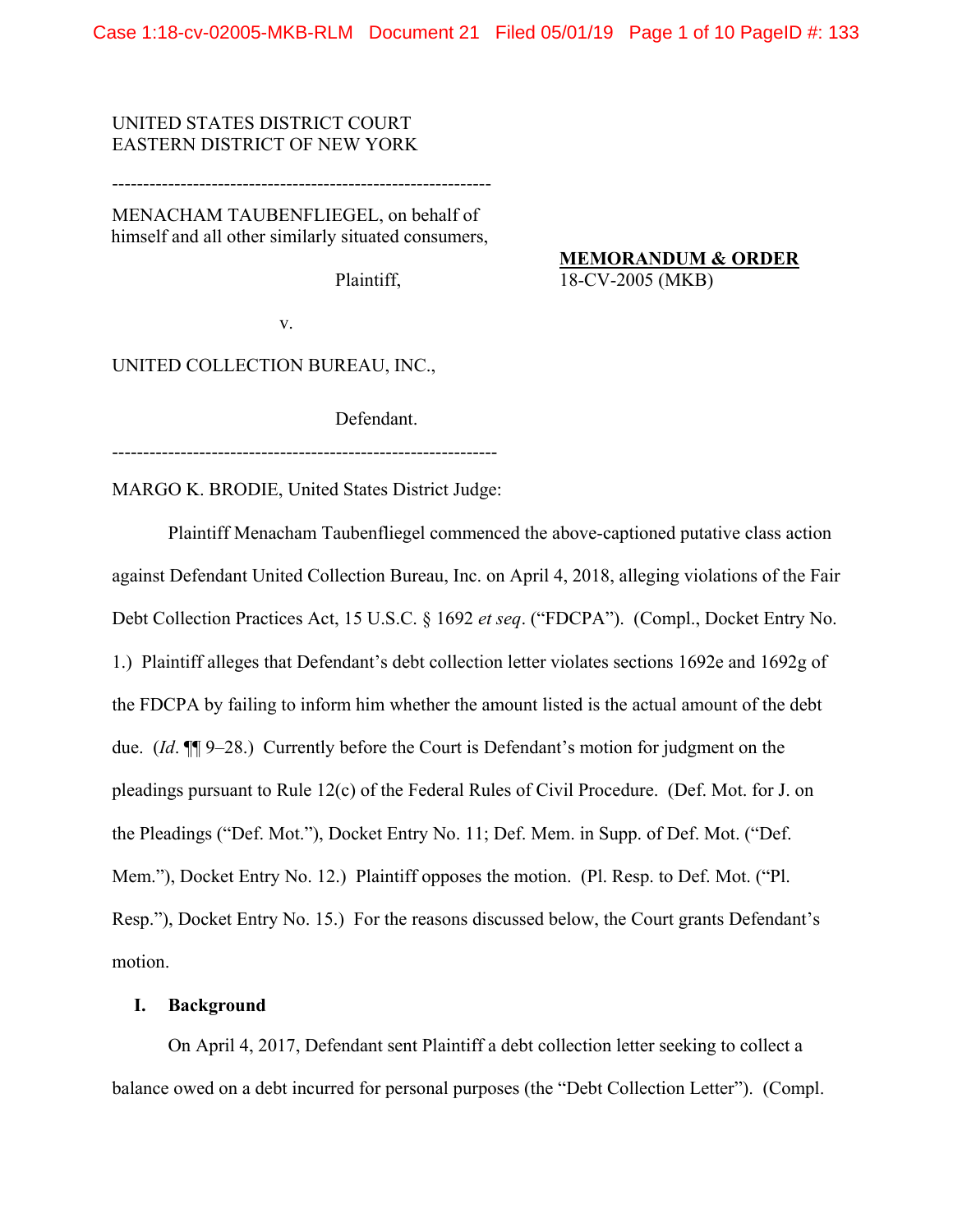¶ 10; Debt Collection Letter, annexed to Compl. as Ex. 1, Docket Entry No. 1.) The Debt Collection Letter states the balance due as of the date of letter, \$3166.52, and includes the following language:

> As of the date of this letter, you owe the above stated New Balance amount. Because of interest and/or other charges that may vary from day to day, the amount due on the day you pay may be greater. Hence, if you pay the amount shown above, an adjustment may be necessary after your payment is received. For further information, you may write to our office or call the telephone number within this communication.

(Debt Collection Letter.) Plaintiff contends that the Debt Collection Letter "fails to inform Plaintiff whether the amount listed is the actual amount of the debt due, [and] what other interest or charges might apply." (Compl. ¶ 15.) In addition, Plaintiff alleges that the Debt Collection Letter violates the FDCPA because it "does not provide any explanation or information about the claimed accruing interest and charges." (*Id*. ¶ 16.)

#### **II. Discussion**

### **a. Standard of review**

 "In deciding a Rule 12(c) motion, [courts] 'employ[ ] the same . . . standard applicable to dismissals pursuant to [Rule] 12(b)(6). Thus, [courts] will accept all factual allegations in the [c]omplaint as true and draw all reasonable inferences in [the plaintiff's] favor.'" *L-7 Designs, Inc. v. Old Navy, LLC*, 647 F.3d 419, 429 (2d Cir. 2011) (second, third and fifth alteration in original) (quoting *Johnson v. Rowley*, 569 F.3d 40, 43 (2d Cir. 2009)); *see also Lanning v. City of Glens Falls*, 908 F.3d 19, 22 (2d Cir. 2018) ("We construe the factual allegations in the light most favorable to . . . the losing party."); *Cleveland v. Caplaw Enters*., 448 F.3d 518, 521 (2d Cir. 2006) ("The standard for addressing a Rule 12(c) motion for judgment on the pleadings is the same as that for a Rule 12(b)(6) motion to dismiss for failure to state a claim." (citation omitted)). On a Rule 12(c) motion, the court relies "on the complaint, the answer, any written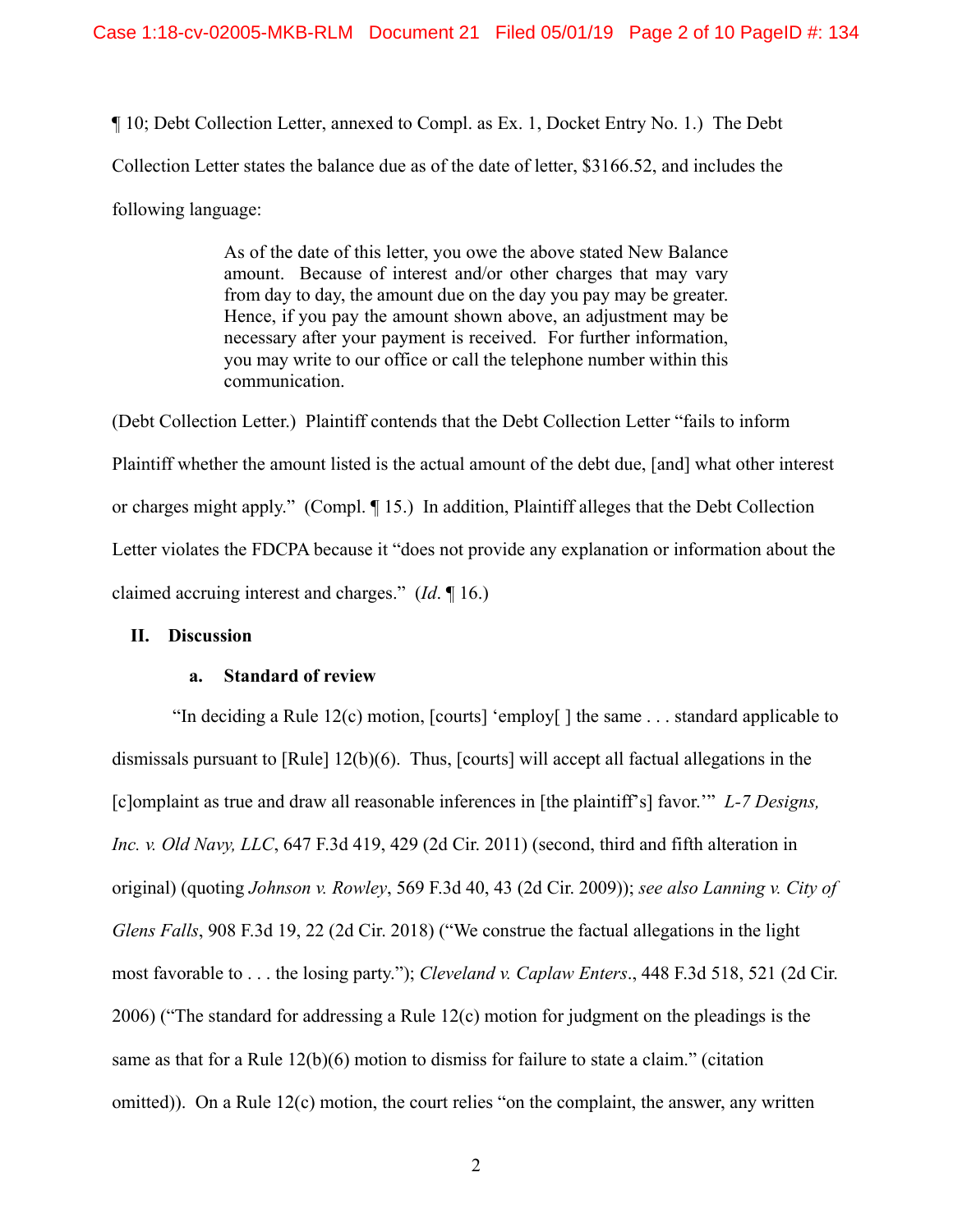documents attached to them, and any matter which" the court "can take judicial notice for the background of the case." *Lanning*, 908 F.3d at 22 (quoting *Roberts v. Babkiewicz*, 582 F.3d 418, 419 (2d Cir. 2009)). "To survive a Rule 12(c) motion, the complaint must contain sufficient factual matter to 'state a claim to relief that is plausible on its face.'" *Graziano v. Pataki*, 689 F.3d 110, 114 (2d Cir. 2012) (quoting *Bell Atl. Corp. v. Twombly*, 550 U.S. 544, 570 (2007)). "A claim is plausible 'when the plaintiff pleads factual content that allows the court to draw the reasonable inference that the defendant is liable for the misconduct alleged.'" *Matson v. Bd. of Educ. of City Sch. Dist. of N.Y.*, 631 F.3d 57, 63 (2d Cir. 2011) (discussing Rule 12(b)(6)) (quoting *Ashcroft v. Iqbal*, 556 U.S. 662, 678 (2009)); *see also Pension Ben. Guar. Corp. ex rel. St. Vincent Catholic Med. Ctrs. Ret. Plan v. Morgan Stanley Inv. Mgmt. Inc.*, 712 F.3d 705, 717– 18 (2d Cir. 2013). However, the court need not accord "a legal conclusion couched as a factual allegation" the same presumption of truthfulness. *N.J. Carpenters Health Fund v. Royal Bank of Scot. Grp., PLC*, 709 F.3d 109, 120 (2d Cir. 2013) (quoting *Iqbal*, 556 U.S. at 678).

#### **b. Plaintiff fails to state an FDCPA claim**

Defendant argues that the Debt Collection Letter does not violate the FDCPA because it contains the safe harbor language approved by the Second Circuit in *Avila v. Riexinger & Associates LLC*, 817 F.3d 72, 74 (2d Cir. 2016). (Def. Mem. 5–6.)

Plaintiff argues that the Debt Collection Letter violates the FDCPA because "it omits information allowing the least sophisticated consumer to determine the minimum amount he or she owes at the time of the notice, what he or she will need to pay to resolve the debt at any given moment in the future, and an explanation of any fees and interest that will cause the balance to increase." (Pl. Resp. 5.)

"Congress enacted the FDCPA 'to eliminate abusive debt collection practices by debt collectors, to insure that those debt collectors who refrain from using abusive debt collection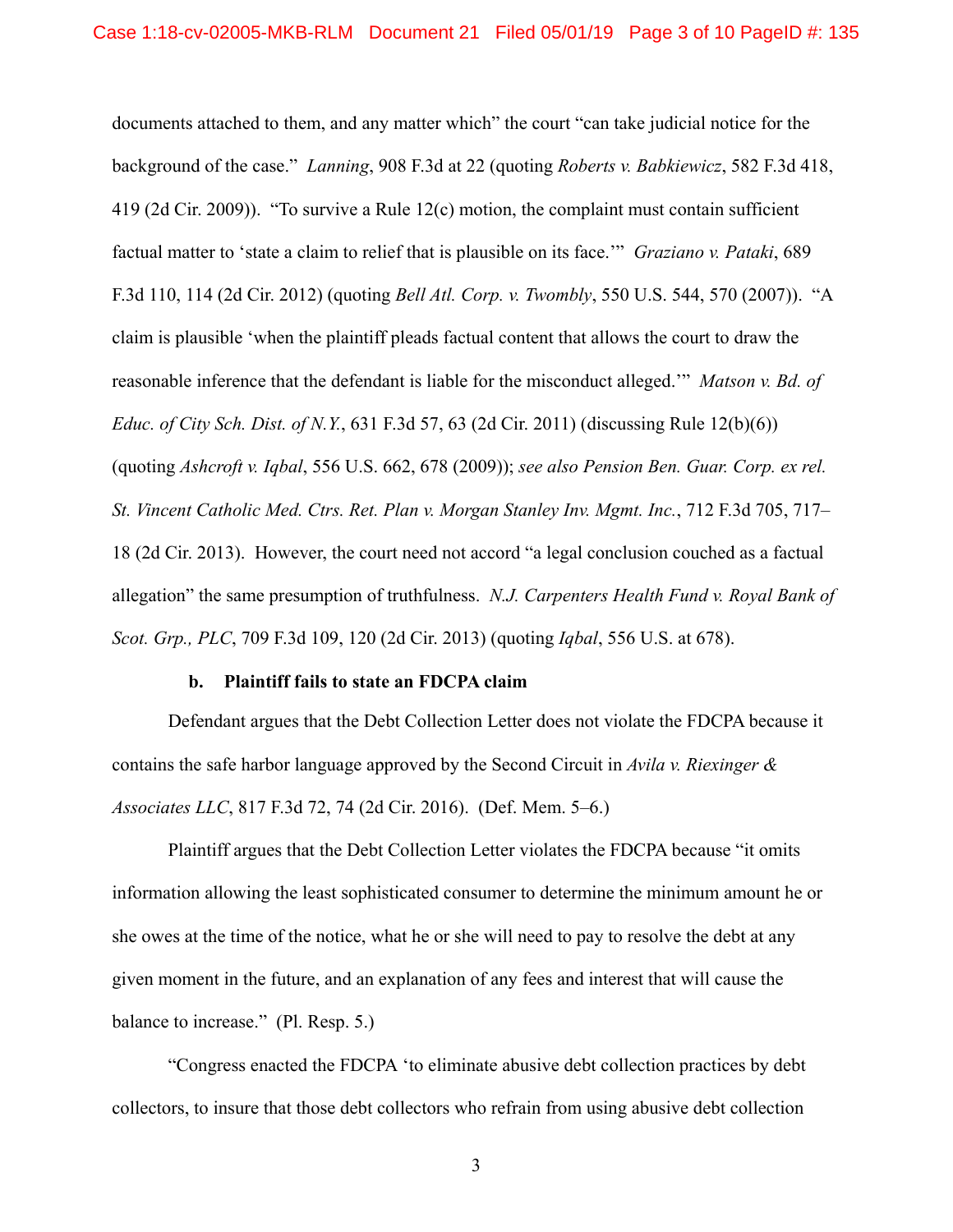practices are not competitively disadvantaged, and to promote consistent State action to protect consumers against debt collection abuses.'" *Vincent v. The Money Store*, 736 F.3d 88, 96 (2d Cir. 2013) (quoting 15 U.S.C. § 1692e); *see also Carlin v. Davidson Fink LLP*, 852 F.3d 207, 214 (2d Cir. 2017) ("We have . . . recognized that the 'FDCPA was passed to protect consumers from deceptive or harassing actions taken by debt collectors.'" (emphasis omitted) (quoting *Kropelnicki v. Siegel*, 290 F.3d 118, 127 (2d Cir. 2002))). "To accomplish these goals, the FDCPA creates a private right of action for debtors who have been harmed by abusive debt collection practices." *Benzemann v. Citibank, N.A.*, 806 F.3d 98, 100 (2d Cir. 2015) (citing 15 U.S.C. § 1692k).

To establish a violation under the FDCPA, "(1) the plaintiff must be a 'consumer' who allegedly owes the debt or a person who has been the object of efforts to collect a consumer debt, (2) the defendant collecting the debt [must be] considered a 'debt collector,' and (3) the defendant [must] ha[ve] engaged in an[] act or omission in violation of FDCPA requirements." *Polanco v. NCO Portfolio Mgmt., Inc. (Polanco II)*, 132 F. Supp. 3d 567, 578 (S.D.N.Y. 2015) (quoting *Plummer v. Atl. Credit & Fin., Inc.*, 66 F. Supp. 3d 484, 488 (S.D.N.Y. 2014)); *see also Corwise v. FMS Inv. Corp.*, 758 F. App'x 213, 214 (2d Cir. 2019) (finding that the FDCPA "requires specific disclosures by a debt collector within five days after an initial communication with a consumer").

"In the Second Circuit, 'the question of whether a communication complies with the FDCPA is determined from the perspective of the 'least sophisticated consumer.''" *Kolbasyuk v. Capital Mgmt. Servs., LP*, 918 F.3d 236, 239 (2d Cir. 2019) (quoting *Jacobson v. Healthcare Fin. Servs., Inc.*, 516 F.3d 85, 90 (2d Cir. 2008)). "[A] collection notice may violate the FDCPA when it is sufficiently ambiguous to give rise to a reasonable, but inaccurate, interpretation." *Id*.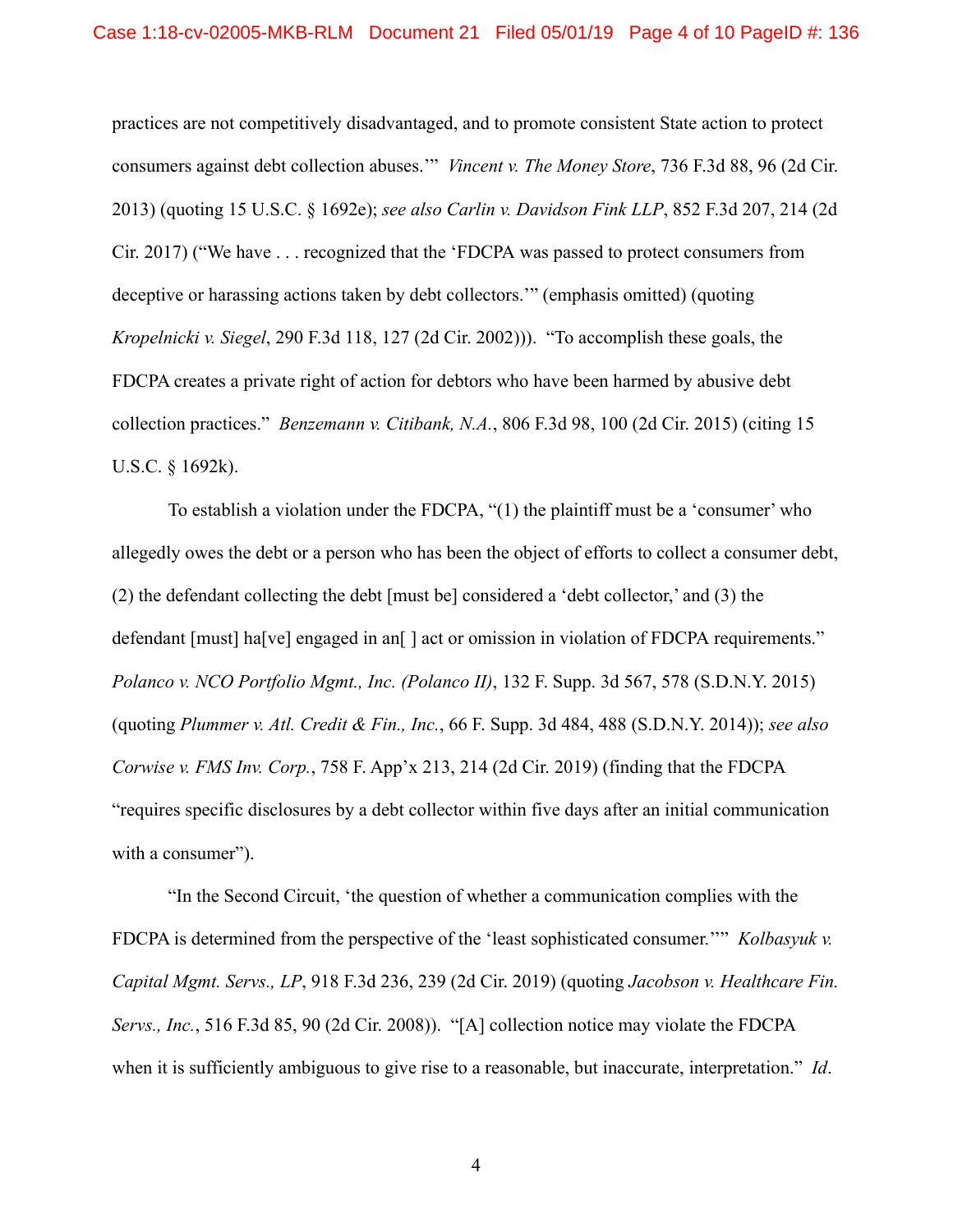## **i. Section 1692g claim**

Defendant argues that Plaintiff's section 1692g claim fails because the Debt Collection Letter adequately provides the minimum amount due and Plaintiff's current balance. (Def. Mem. 8.)

Plaintiff argues that the Debt Collection Letter violates section 1692g because it does not provide with specificity the rate of interest and thus fails to adequately inform him as to the amount of the debt. (Pl. Resp. 10, 16.)

Section 1692g requires that "within five days after the initial communication with a consumer in connection with the collection of any debt, a debt collector shall, unless the following information is contained in the initial communication or the consumer has paid the debt, send the consumer a written notice containing . . . the amount of the debt." 15 U.S.C. § 1692g(a)(1); *see Kolbasyuk*, 918 F.3d at 240 (holding that section 1692g requires a statement of "the total, present quantity of money that the consumer is obligated to pay"). In *Kolbasyuk*, a case decided after the parties briefed the current motion, the Second Circuit found that "a debt collection letter that informs the consumer of the total, present quantity of his or her debt satisfies section 1692g, notwithstanding its failure to inform the consumer of the debt's constituent components or the precise rates by which it might later increase."<sup>1</sup> 918 F.3d at 241. In *Kolbasyuk*, the debt collector sent the plaintiff a collection letter stating the then current amount of the plaintiff's debt. *Id*. at 238. The collection letter also included the following language:

As of the date of this letter, you owe \$ 5918.69. Because of interest,

 $\frac{1}{1}$  $1$  On April 15, 2019, the Court ordered Plaintiff to show cause why this action should not be dismissed in light of the Second Circuit's recent decisions in *Kolbasyuk v. Capital Management Services*, 918 F.3d 236 (2d Cir. 2019), and *Taubenfliegel v. EGS Financial Care*, Inc., --- F. App'x ---, ---, 2019 WL 1499856 (2d Cir. Apr. 4, 2019). (Order to Show Cause dated Apr. 15, 2019.) Plaintiff failed to respond.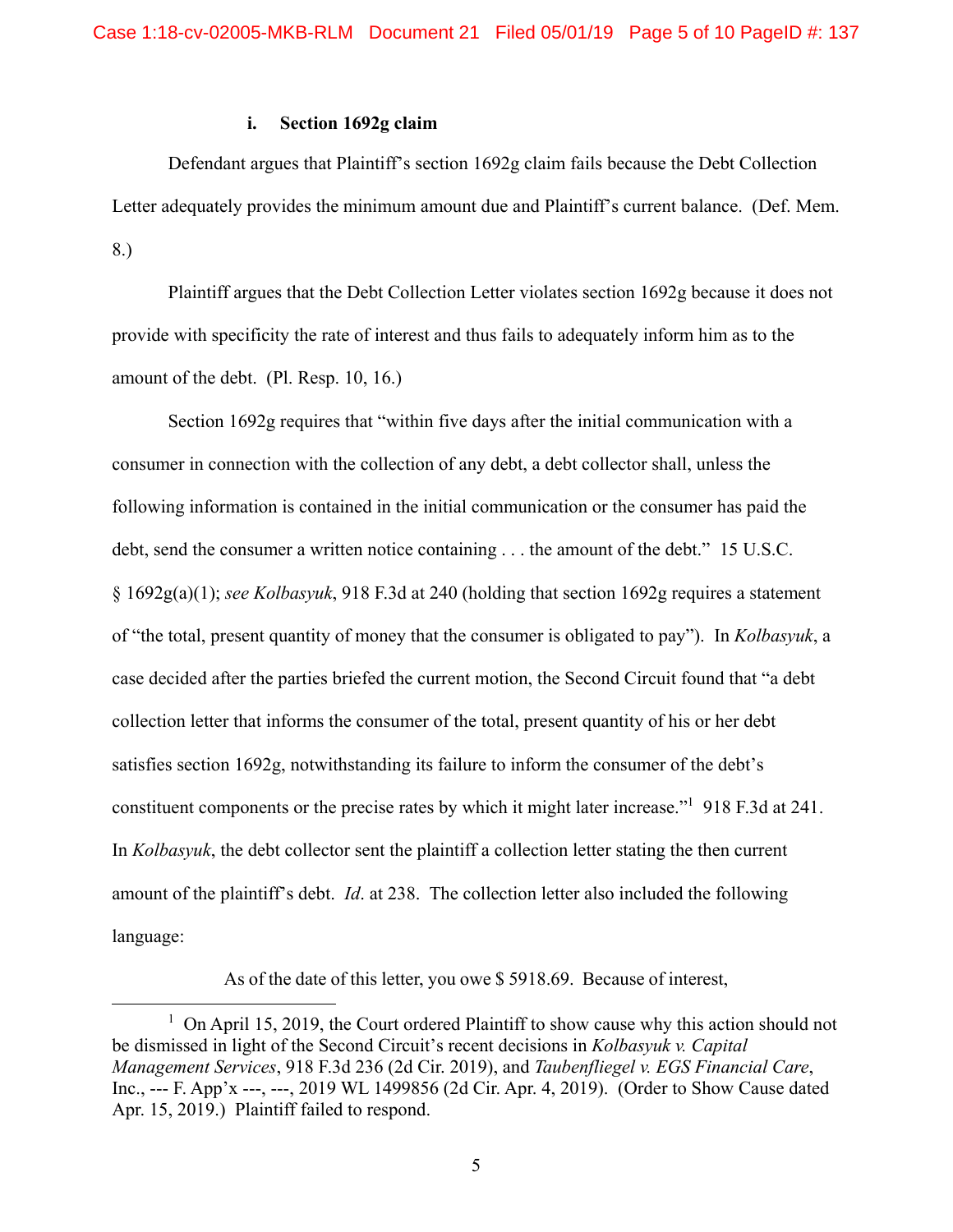late charges, and other charges that may vary from day to day, the amount due on the day you pay may be greater. Hence, if you pay the amount shown above, an adjustment may be necessary after we receive your check, in which event we will inform you before depositing the check for collection. For more information, write the undersigned or call 1-877-335-6949.

*Id.* at 238–39. The plaintiff argued that the collection letter violated section 1692g because the "letter did not include the required 'amount of the debt' because it failed to inform him, *inter alia*, 'what portion of the amount listed is principal,' 'what 'other charges' might apply,' 'if there is 'interest,' 'when such interest will be applied,' and 'what the interest rate is.'" *Id*. at 240. The Second Circuit affirmed the lower court's decision rejecting the plaintiff's section 1692g claim and affirming that the text of section 1692g only requires that a debt collector inform a consumer of the "amount of the debt," which is "the total, present quantity of money that the consumer is obligated to pay." *Id*. at 240. Because the debt collector informed the plaintiff of the "total, present quantity of money that [the plaintiff] was obligated to pay [the creditor] as of the date of [the debt collector's] letter," the plaintiff's section 1692g claim failed. *Id*.; *see also Taubenfliegel v. EGS Financial Care, Inc.*, --- F. App'x ---, ---, 2019 WL 1499856, at \*2 (2d Cir. Apr. 4, 2019) (reiterating the court's holding in *Kobalsyuk* that a debt collection letter complies with section 1692g when it includes "a statement of 'the total, present quantity of money that the consumer is obligated to pay'" (quoting *Kobalsyuk*, 918 F.3d at 240)).

Like the defendant in *Kolbasyuk*, Defendant informed Plaintiff of "the total, present quantity of money due" as of the date of the letter: "New Balance: \$3,166.52." (Debt Collection Letter.) Section 1692g does not demand more. Accordingly, Plaintiff's section 1692g claim fails. *See Taubenfliegel*, --- F. App'x ---, ---, 2019 WL 1499856, at \*2 (dismissing the plaintiff's section 1692g claim because the defendant's letter "stated [the plaintiff's] total debt balance as of the date of the letter was sent, and 'nothing in section 1692g required [the defendant] to inform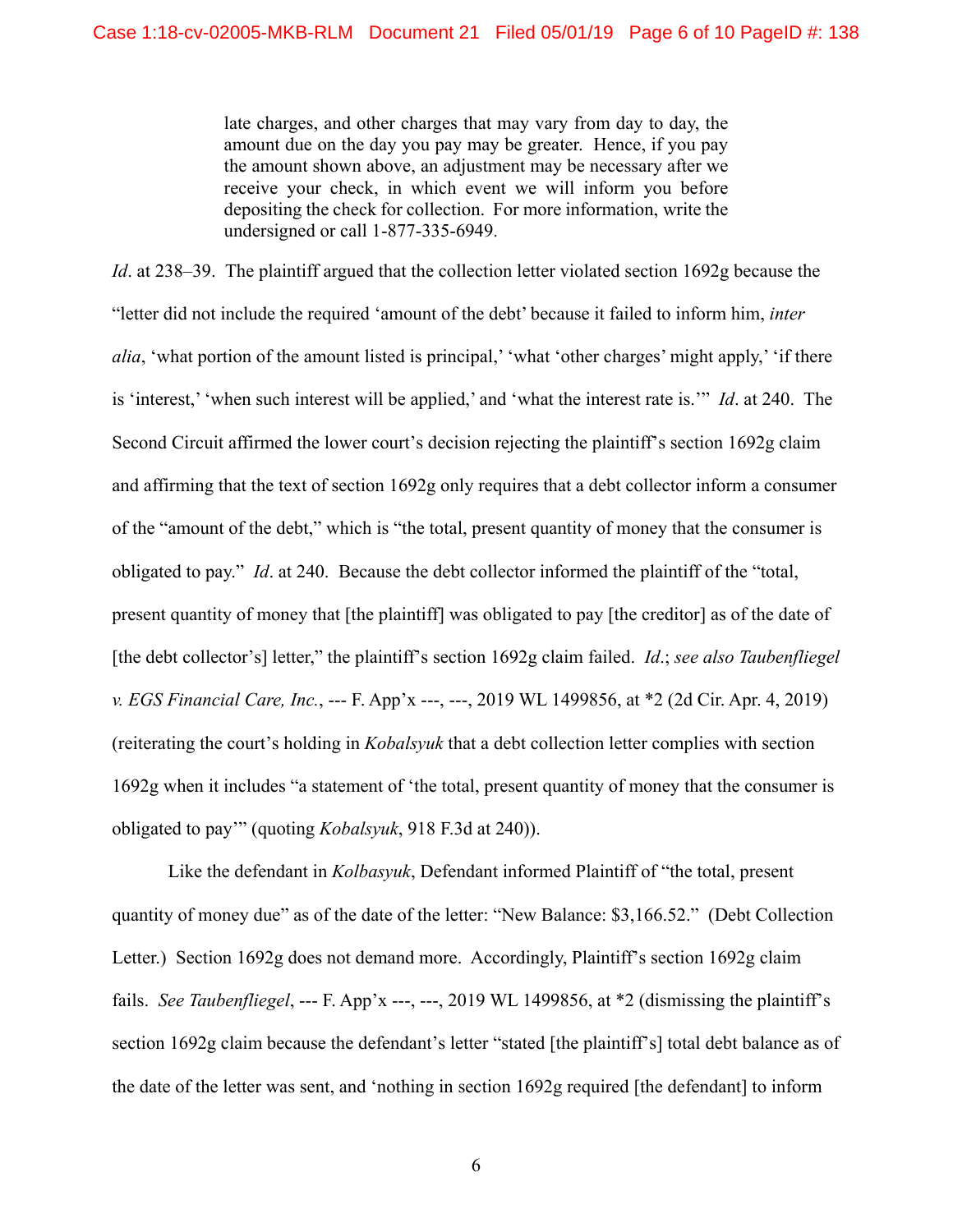[the plaintiff] of the constituent components of that debt or the precise rates by which it might later increase.'" (quoting *Kolbasyuk*, 918 F.3d at 240)).

#### **ii. Section 1692e claim**

Defendant argues that Plaintiff's section 1692e claim fails because the Debt Collection Letter "utilized the safe harbor language approved by the Second Circuit." (Def. Mem. 6.)

Plaintiff argues that Defendant's Debt Collection Letter violates section 1692e because "it is open to more than one reasonable interpretation." (Pl. Resp. 5.)

Section 1692e prohibits "false, deceptive, or misleading representations." 15 U.S.C. § 1692e; *see also Kolbasyuk*, 918 F.3d at 241 (stating that section 1692e "provides that '[a] debt collector may not use any false, deceptive, or misleading representation or means in connection with the collection of any debt.'" (quoting 15 U.S.C. § 1692e)); *Delfonce v. Eltman Law, P.C.*, 712 F. App'x 17, 19 (2d Cir. 2017) ("Section 1692e prohibits a debt collector from using 'any false, deceptive, or misleading representation or means in connection with the collection of any debt' and sets forth a non-exhaustive list of prohibited conduct" (citing 15 U.S.C. § 1692e)). "A representation is 'deceptive' under section 1692e if it is 'open to more than one reasonable interpretation, at least one of which is inaccurate.'" *Arias v. Gutman, Mintz, Baker & Sonnenfeldt LLP*, 875 F.3d 128, 135 (2d Cir. 2017) (quoting *Easterling v. Collecto, Inc.*, 692 F.3d 229, 233 (2d Cir. 2012)). The reasonableness of an interpretation is analyzed "from the perspective of the 'least sophisticated consumer,' who . . . lacks the sophistication of the average consumer and may be naive about the law, but is rational and possesses a rudimentary amount of information about the world." *Id*. (citing *Ellis v. Solomon & Solomon, P.C.*, 591 F.3d 130, 134– 35 (2d Cir. 2010)).

In *Miller v. McCalla, Raymer, Padrick, Cobb, Nichols, & Clark L.L.C.*, 214 F.3d 872, 876 (7th Cir. 2000), the Seventh Circuit held that a debt collector who uses the following language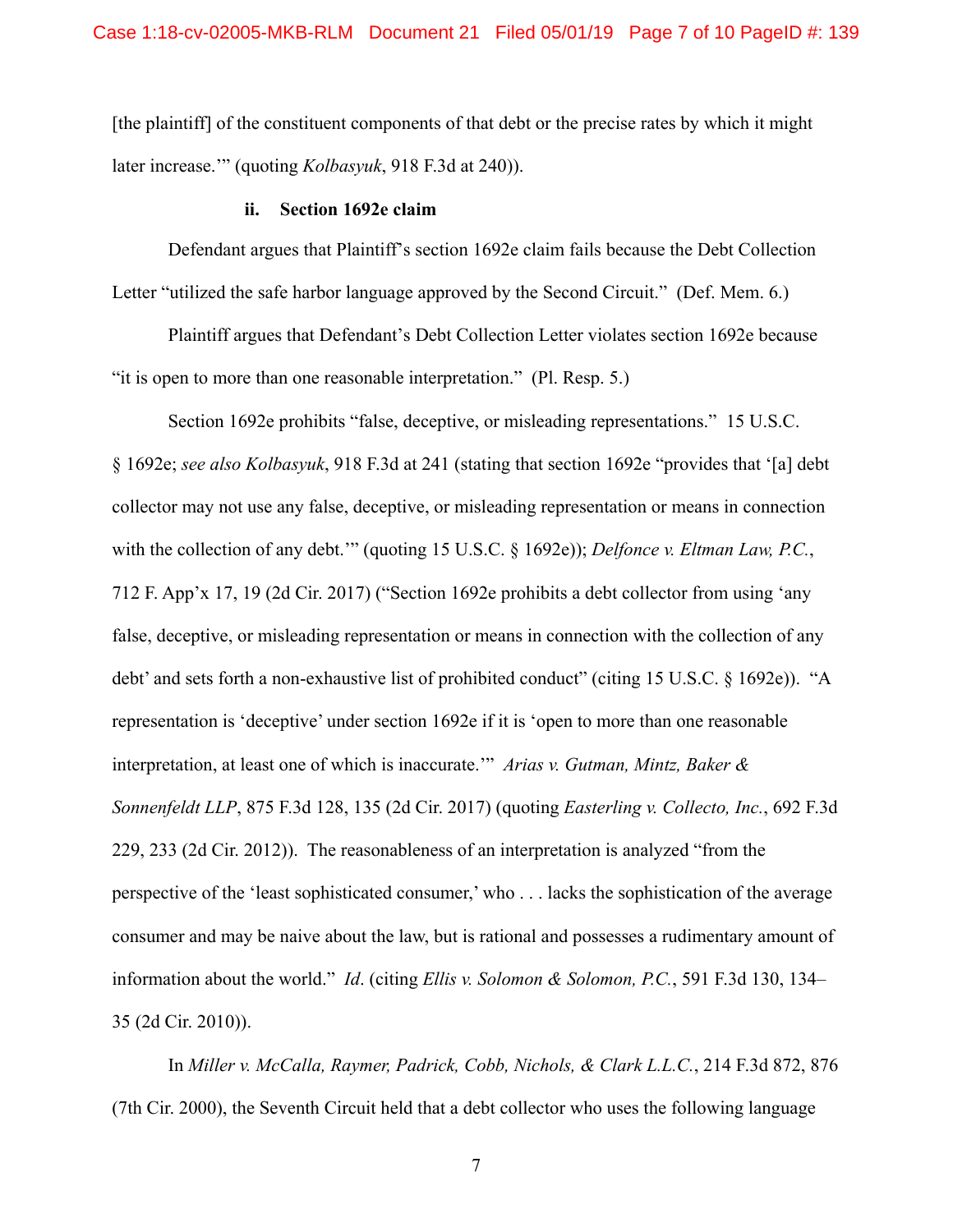"satisfies the debt collector's duty to state the amount of the debt in cases like this where the amount varies from day to day":

> As of the date of this letter, you owe \$ [the exact amount due]. Because of interest, late charges, and other charges that may vary from day to day, the amount due on the day you pay may be greater. Hence, if you pay the amount shown above, an adjustment may be necessary after we receive your check, in which event we will inform you before depositing the check for collection. For further information, write the undersigned or call 1–800– [phone number].

This language became known as the "safe harbor" language. *Id*. The court in *Miller* held that a debt collector who uses this language would not violate the "amount of the debt" provision, "provided, of course, that the information [the debt collector] furnishes is accurate and [the debt collector] does not obscure it by adding confusing other information (or misinformation)." *Id*. (alterations in original). In *Avila*, the Second Circuit adopted the Seventh Circuit's reasoning in *Miller* and held that "a debt collector will not be subject to liability under section 1692e for failing to disclose that the consumer's balance may increase due to interest and fees if the collection notice either accurately informs the consumer that the amount of the debt stated in the letter will increase over time . . . ." 817 F.3d at 77. The Second Circuit further held that "[u]sing the language set forth in *Miller* will qualify for safe-harbor treatment." *Id*.

In *Kolbasyuk*, the Second Circuit reiterated that "use of the *Miller* 'safe harbor' language immunizes a debt collector from a section 1692e claim predicated upon an alleged 'fail[ure] to disclose that the consumer's balance may increase due to interest and fees.'" 918 F.3d at 242 (quoting *Avila*, 817 F.3d at 55). The court found that the following language tracks the "safe harbor" language in *Miller*:

> Because of interest, late charges, and other charges that may vary from day to day, the amount due on the day you pay may be greater. Hence, if you pay the amount shown above, an adjustment may be necessary after we receive your check, in which event we will inform you before depositing the check for collection.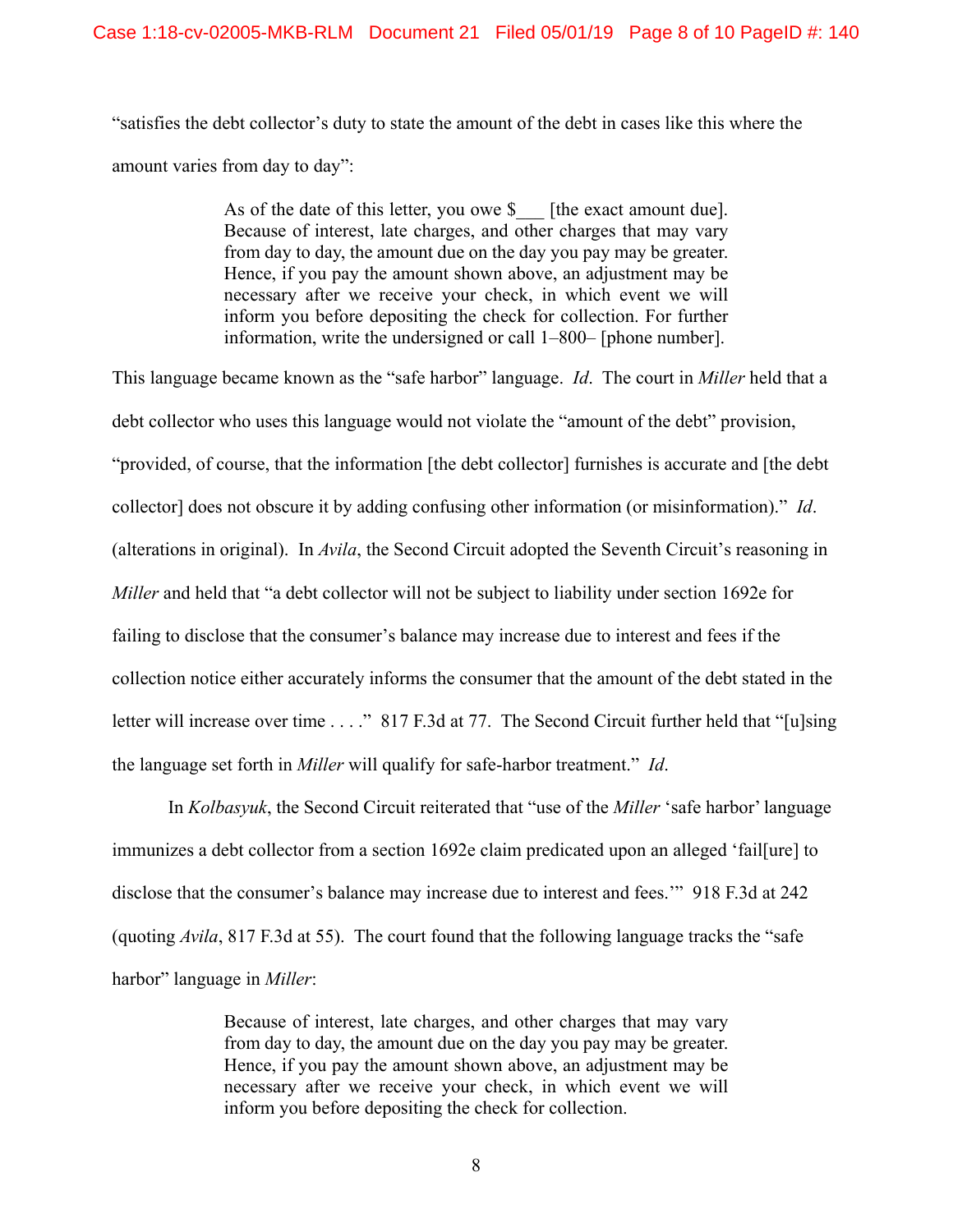*Id.* The court also rejected the plaintiff's section 1692e claim premised on the debt collector's "failure to provide him with a precise breakdown of his debt or to inform him of the precise interest he might incur going forward" because a "failure to provide the additional detailed disclosures that [the plaintiff] seeks does not transform [the debt collector's] otherwisestraightforward letter into a 'false, deceptive, or misleading' one." *Id*.

Defendant utilized the "safe harbor" language the Second Circuit explicitly endorsed in *Kolbasyuk*. The Debt Collection Letter states:

> As of the date of this letter, you owe the above stated New Balance amount. Because of interest and/or other charges that may vary from day to day, the amount due on the day you pay may be greater. Hence, if you pay the amount shown above, an adjustment may be necessary after your payment is received. For further information, you may write to our office or call the telephone number within this communication.

(Debt Collection Letter.) Defendant provided the current amount owed and an explicit warning that the debt amount may increase over time. Accordingly, based on *Kolbasyuk* and because Plaintiff fails to show that any language in the Debt Collection Letter "could be fairly characterized as 'false, deceptive, or misleading,'" Plaintiff fails to plausibly plead a section 1692e claim. *Kolbasyuk*, 918 F.3d at 242; *see also Corwise*, 758 F. App'x at 214 (finding that the defendant's collection letter satisfied the requirements of section 1692e because the letter "advises that the debt may increase over time"); *Taubenfliegel*, --- F. App'x at ---, 2019 WL 1499856, at \*1 (finding that because the defendant's letter "advises that the debt may increase over time," the plaintiff failed to state a section 1692e claim).